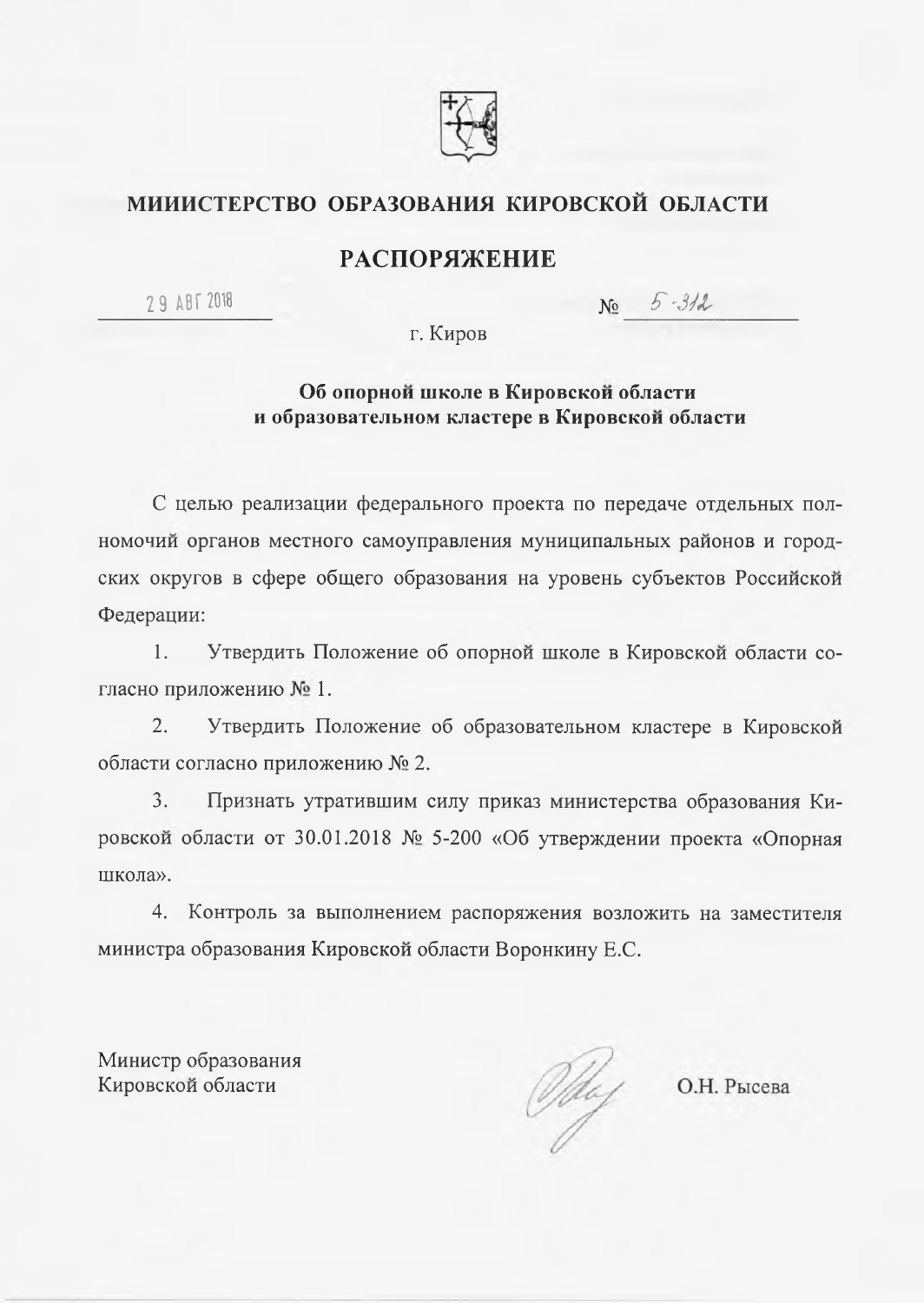Приложение № 1

### **УТВЕРЖДЕНО**

распоряжением министерства образования Кировской области OT 29 ABT 2018  $N_2$  5-312

# ПОЛОЖЕНИЕ об опорной школе в Кировской области

#### $1<sub>1</sub>$ Общие положения

1.1. Настоящее Положение об опорной школе в Кировской области (далее - Положение) определяет порядок деятельности опорной школы на территории муниципального образования, целью которой является организация совместной деятельности опорной школы, органов местного самоуправления, осуществляющих управление в сфере образования, муниципальных образовательных организаций по созданию условий для получения качественного начального общего, основного общего и среднего общего образования независимо от места жительства обучающихся.

1.2. Опорными школами являются кировские областные государственные общеобразовательные организации. Опорная школа является центром образовательного кластера - территориального объединения образовательных и иных организаций, ведущих образовательную деятельность, либо владеющих необходимыми для обучения, проведения учебной, производственной практики и иных видов учебной деятельности ресурсами, предусмотренных соответствующей образовательной программой.

1.3. Опорная школа по отношению к муниципальным образовательным организациям, входящим в состав образовательного кластера, выступает в качестве ресурсного центра. Она имеет укомплектованную материальнотехническую базу, высококвалифицированные педагогические кадры.

1.4. Дополнительные функции школы как опорной для муниципальных образовательных организаций закрепляются локальными актами. Опорная школа сохраняет свою организационно-правовую форму, финансовую и хозяйственную самостоятельность.

1.5. Взаимодействие между опорной школой и органами местного самоуправления, осуществляющими управление в сфере образования, (муниципальными образовательными организациями) устанавливаются на основе равноправного сотрудничества с учетом интересов каждого из них и регламентируются договором о совместной деятельности опорной школы Кировской области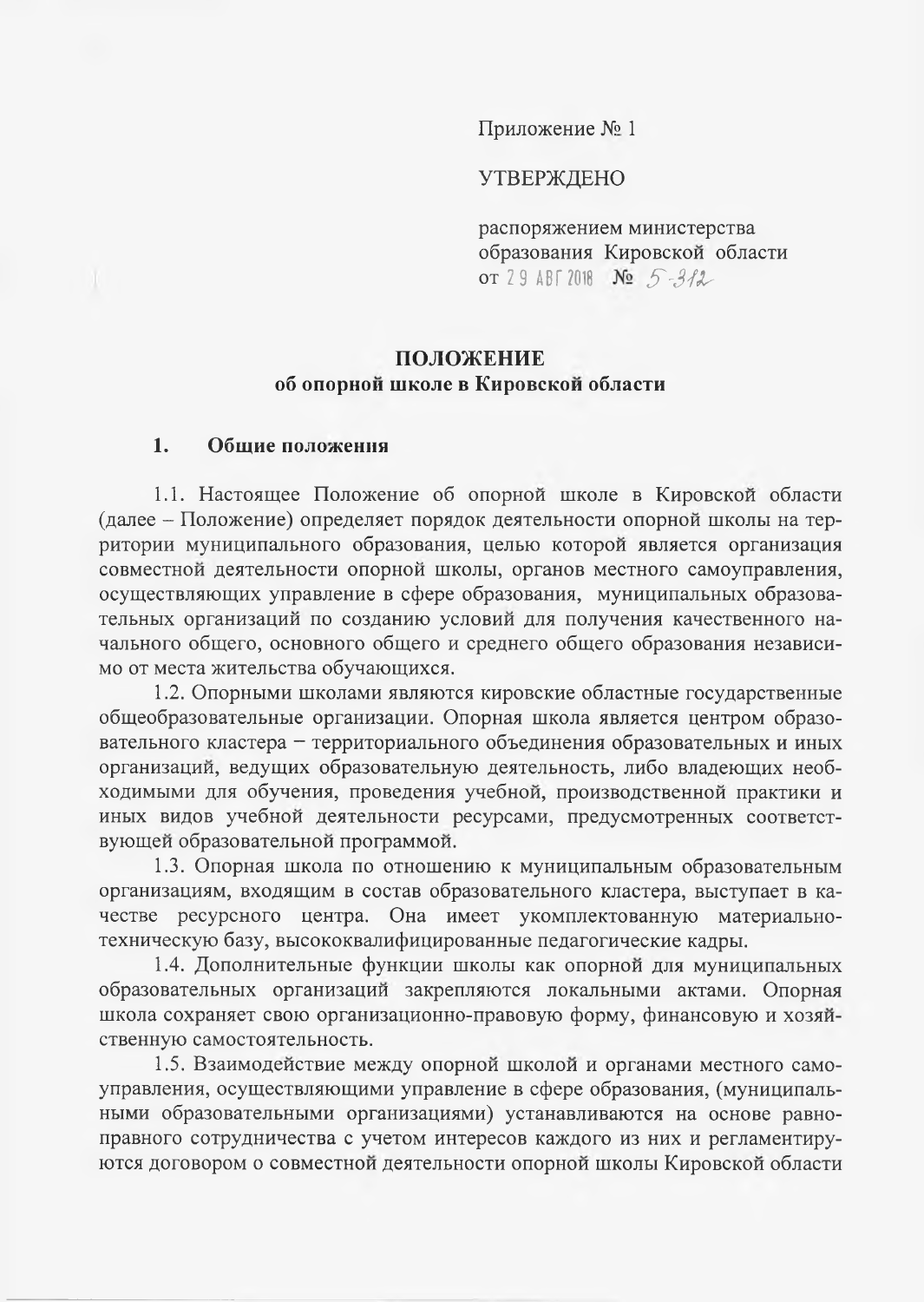и муниципальной образовательной организации Кировской области, составленном согласно приложению к настоящему Положению.

1.6. Опорная школа руководствуется в своей деятельности Федеральным законом от 29.12.2012 № 273-ФЗ «Об образовании в Российской Федерации», приказом Министерства образования и науки Российской Федерации от 30.08.2013 № 1015 «Об утверждении Порядка организации и осуществления образовательной деятельности по основным общеобразовательным программам - образовательным программам начального общего, основного общего и среднего общего образования», Уставом опорной школы.

#### $2.$ Основные цели и задачи опорной школы

2.1. Основной целью деятельности опорной школы является содействие формированию единого образовательного пространства.

2.2. Задачами опорной школы являются:

обеспечение доступности качественного образования для каждого обучающегося;

обеспечение возможности выбора обучающимся индивидуальной образовательной траектории, т.е. программ различного уровня сложности, отвечающих потребностям личности не только в образовательном, но и в процессуальном плане;

реализация системы профильного обучения; распространение лучшего педагогического опыта; формирование единой информационной образовательной среды.

#### $3.$ Организация деятельности опорной школы

3.1. Опорная школа в качестве ресурсного центра выполняет следующие функции.

3.1.1. Обеспечивает возможность обучения по программам начального общего, основного общего и среднего общего образования обучающимся, вне зависимости от места их проживания, путем:

оргаиизации транспортной доставки детей из близлежащих населенных пунктов;

организации проживания обучающихся из отдаленных населенных пунктов в пришкольном интернате;

организации сетевых форм реализации основных общеобразовательных программ, в том числе с применением дистанционных образовательных технологий;

организации профильного обучения.

3.1.2. Осуществляет функции методического центра:

организует курсы повышения квалификации педагогов муниципальных образовательных организаций;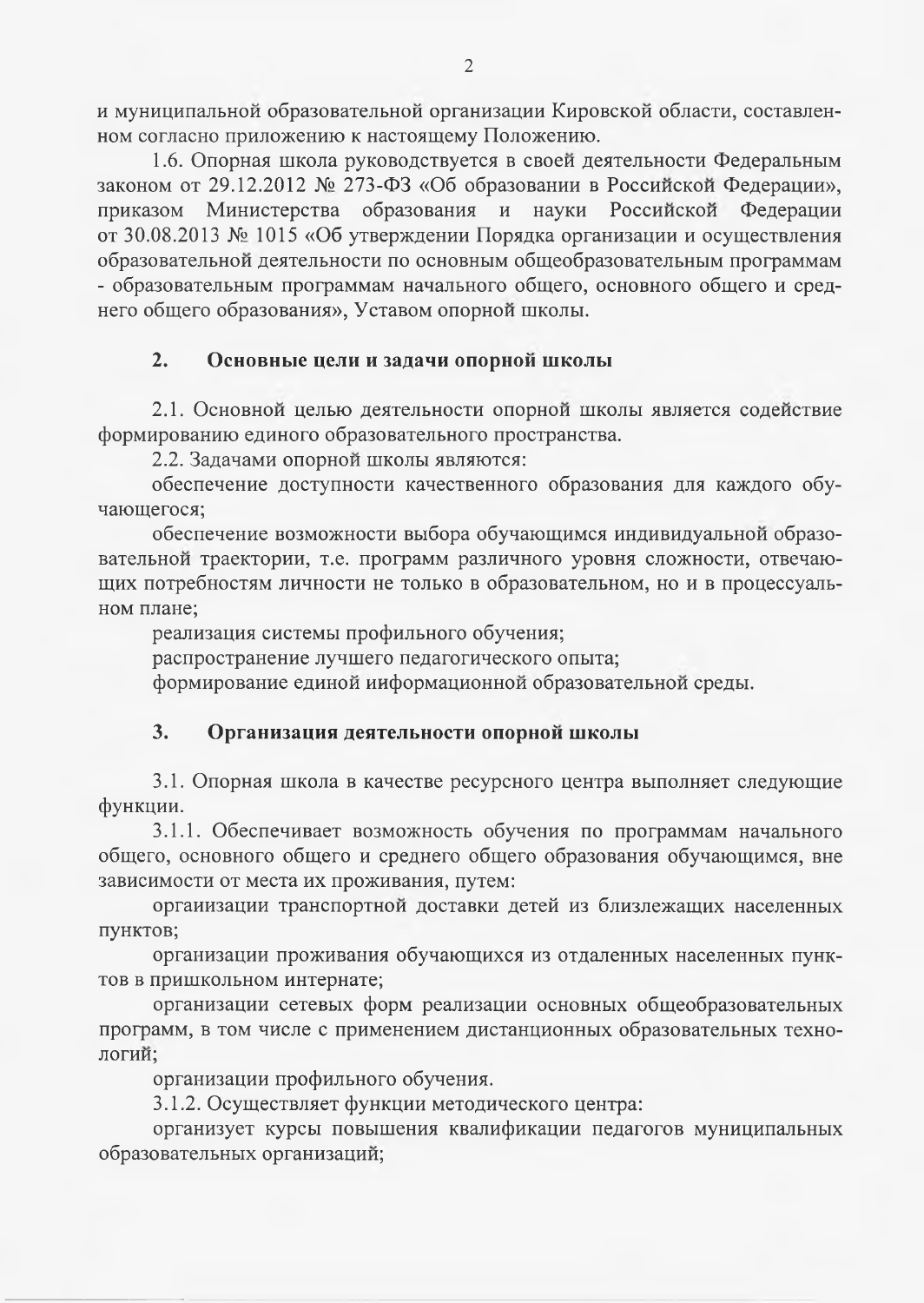обеспечивает практическую часть курсовой подготовки (проведение мастер-классов, открытых уроков, практикумов);

организует проведение совещаний, семинаров, круглых столов, коисультаций;

создаёт условия для проведения районных методических объединений;

оказывает методическую и консультативную помощь муниципальным образовательным организациям.

Научно-методическую поддержку деятельности опорной школы осуществляет Кировское областное государственное образовательное автономное учреждение дополиительиого профессионального образования «Институт развития образования Кировской области».

3.1.3. Предоставляет муниципальным образовательным организациям учебно-материальную базу с целью повышения качества условий предоставления образования обучающимся:

обеспечивает обучающимся и педагогам муниципальных образовательных оргаиизаций возможность использовать библиотечный фонд опорной школы;

обеспечнвает обучающимся муниципальных образовательных организаций возможность использовать объекты спортивной инфраструктуры опорной школы как в образовательном процессе, так и в свободное время;

обеспечивает предоставление помещений, цифрового оборудования, программного обеспечения для проведения учебных занятий, практических семинаров, мастер-классов, требующих наличия специальной материальнотехнической базы.

3.1.4. Обеспечивает муниципальные общеобразовательные организации педагогическими кадрами путём:

организации дистанционного обучения школьников муниципальных общеобразовательных организаций;

организации обучения школьников муииципальных общеобразовательных организаций в рамках проекта «Мобильный учитель».

3.1.5. Организует обучение по программам дополнительного образования, в том числе для обучающихся муниципальных образовательных организаций.

3.2. Опорная школа обеспечивает формирование единого образовательного пространства путём:

преемственности образовательной деятельности опориой школы и закрепленных муниципальных образовательиых организаций в отношении содержания применяемых педагогических методик и технологий;

участия в разработке, согласовании и утверждении учебных планов, программ, обеспечивающих преемственность образовательного процесса, в организации методической работы, во внедрении в образовательный процесс современных образовательных технологий;

организации конкурсов, олимпиад, интеллектуальных игр, спортивных соревиований;

формирования единой информациониой образовательной среды.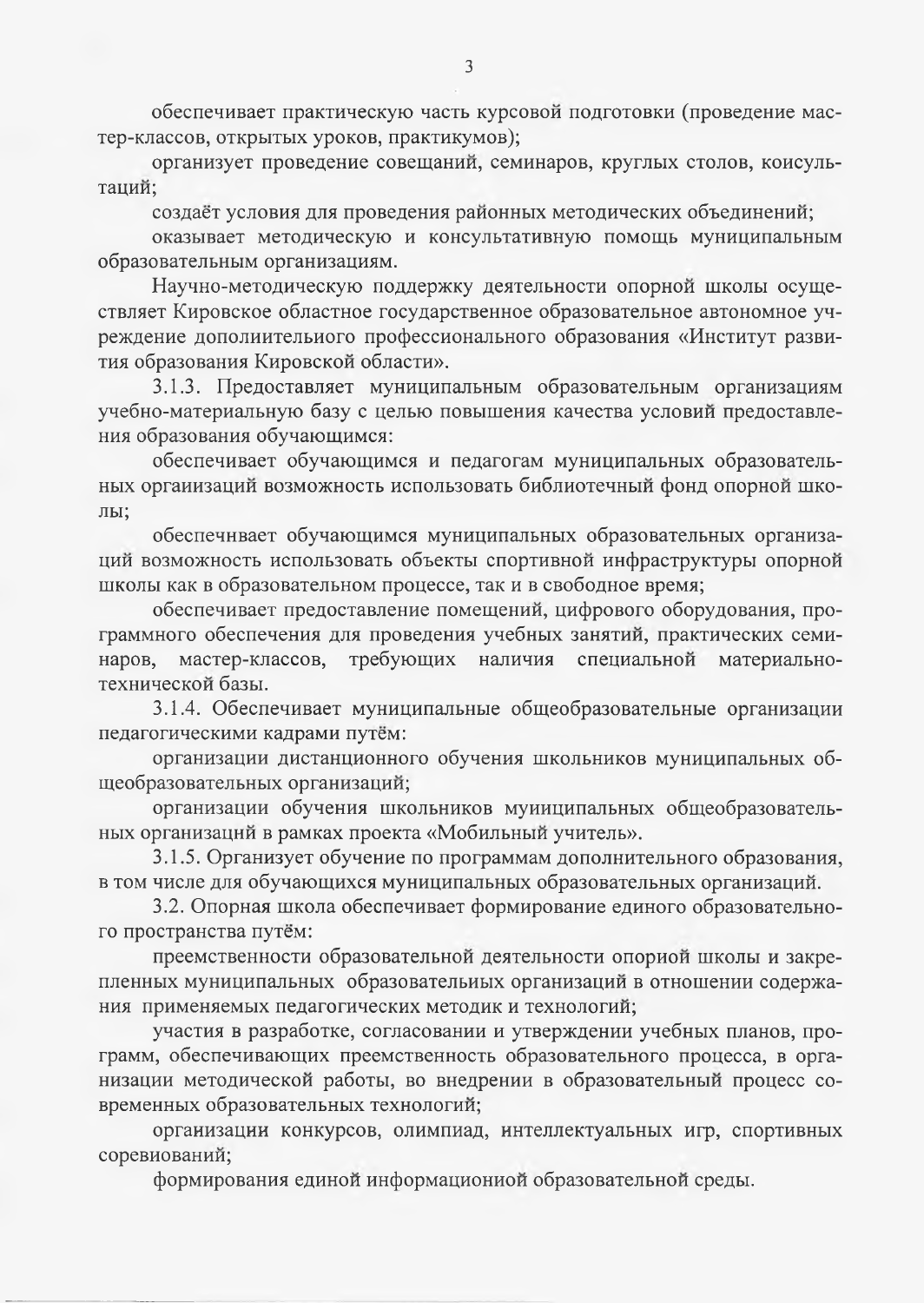3.3. Опорная школа вправе создавать свои структуриые подразделения, способствующие реализации определенных для неё задач. Создаваемые опорной школой структурные подразделения функционируют на базе данной школы и действуют на основании утвержденного руководителем опорной школы Положения.

3.4. Указанные в пункте 3.1 настоящего Положения функции опорной школы осуществляются на основании согласованных графиков проведения занятий, консультаций, семинаров и других мероприятий, а также условий заключенных договоров.

#### $\overline{4}$ . Управление опорной школой

4.1. Управление опорной школой осуществляется в соответствии с законодательством Российской Федерации, Уставом общеобразовательной организации, строится на принципах единоначалия и самоуправления.

4.2. Непосредственное руководство опорной школой осуществляет руководитель (директор), назначаемый в порядке, определяемом Уставом общеобразовательной организации, в соответствии с трудовым законодательством Российской Федерации.

4.3. Основными формами самоуправления в опорной школе являются органы самоуправления, указанные в Уставе общеобразовательной организации.

#### $5.$ Фииансирование опориой школы

5.1. Финансовое обеспечение образовательной деятельности опорной школы и расходы по содержанию ее имущества осуществляется в соответствии с установленными нормативами за счет средств областного бюджета.

5.4. Опорная школа вправе привлекать иные финансовые средства за счет внебюджетных и благотворительных источников.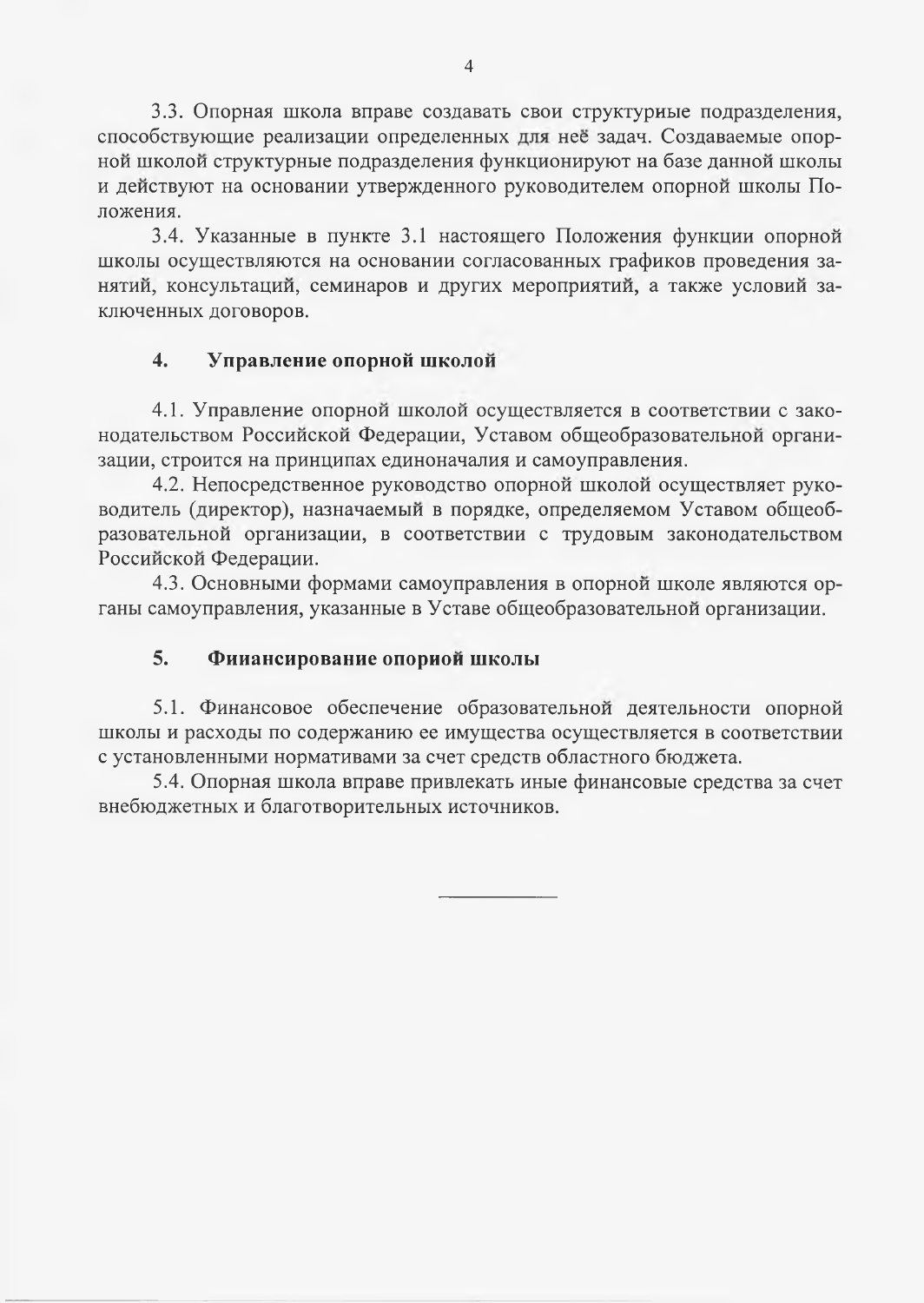Приложение

к Положению

# Проект договора

# о совместной деятельности опорной школы Кировской области и муниципальной образовательной организации Кировской области

Кировское областное государственное общеобразовательное учреждение

| именуемое | $\overline{B}$ | дальнейшем                                     | «Опорная | школа», в | лице              | директора |
|-----------|----------------|------------------------------------------------|----------|-----------|-------------------|-----------|
|           |                |                                                |          |           | с одной стороны,  |           |
|           |                | и муниципальное общеобразовательное учреждение |          |           |                   |           |
|           |                |                                                |          |           | именуемое в даль- |           |
|           |                | нейшем «Муниципальная школа», в лице директора |          |           |                   |           |
|           |                |                                                |          |           |                   |           |
|           |                |                                                |          |           |                   |           |

с другой стороны, заключили договор о нижеследующем.

### 1. Предмет договора

Предметом договора является совместная деятельность сторон, направленная на обеспечение доступности качественного образования для обучающихся вне зависимости от места проживания.

Совместная деятельность осуществляется в соответствии с Федеральным законом от 29.12.2012 № 273-ФЗ «Об образовании в Российской Федерацни», приказом Министерства образования и науки Российской Федерации от 30.08.2013 № 1015 «Об утверждении Порядка организации и осуществления образовательной деятельности по основным общеобразовательным программмам - образовательным программам начального общего, основного общего и среднего общего образовання», Уставами Опорной школы и Муннципальной школы.

# 2.Обязанности сторон

2.1. Опорная школа обязуется:

2.1.1. Предоставить кадровые ресурсы для организации обучения обучающихся Муниципальной школы\*:

2.1.1.1. Путем использования дистанционных технологий по предме-TaM:

2.1.1.2. Путем реализации проекта «Мобильный учитель» по предметам: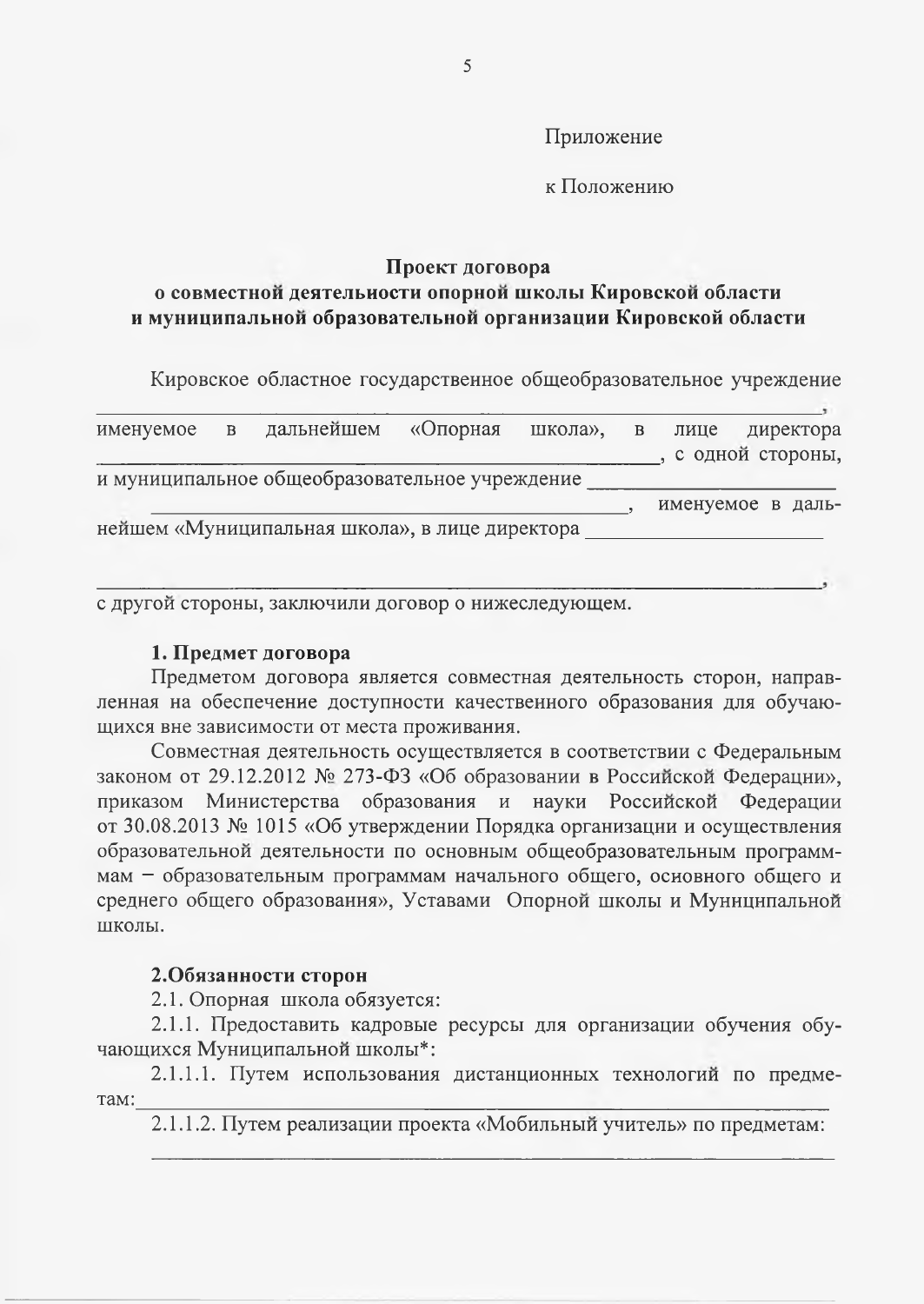2.1.2. Обеспечить профильное обучение обучающихся Муниципальной школы по следующим направлениям профильной подготовки:

2.1.3. Предоставить материально-технические ресурсы для создания условий, обеспечивающих повышение качества образовательного процесса:

2.1.2.1. Библиотечный фонд (категория пользователей, цель)

2.1.2.2. Объекты спортивной инфраструктуры (категория пользователей,  $(\mu e \pi b)$ 

2.1.2.3. Помещения (категория пользователей, цель)

2.1.2.4. Цифровое оборудование, программное обеспечение (категория пользователей, цель) <u> 1980 - Andrea Stadt Germany, amerikansk politik (d. 1980)</u>

2.1.3. Организовать обучение по дополнительных общеобразовательным общеразвивающим программам для обучающихся муниципальных общеобраорганизаций (наименование зовательных программ)

2.1.4. Предоставить иные ресурсы:

2.1.5. Обеспечить методическую поддержку педагогов Муниципальной ШКОЛЫ.

2.1.6. Согласовать с Муниципальной школой учебный план, программы и расписание учебных занятий обучающихся в рамках взаимодействия.

2.2. Муниципальная школа обязуется:

2.2.1. Предусматривать в годовом календарном графике и режиме работы школы возможность полноценного участия педагогов и обучающихся в совместной деятельности с Опорной школой.

2.2.2. Содействовать практической реализации настоящего договора.

### 3. Прочие условия договора

3.1. Все спорные вопросы между сторонами решаются на основе переговоров между Опорной школой и Муниципальной школой. При недостижении согласия сторонами создается конфликтная комиссия с привлечением представителей органа местного самоуправления, осуществляющего управление в сфере образования, министерства образования Кировской области.

3.2. Договор вступает в силу с момента его подписания Опориой школой и Муниципальной школой и действует до момента, пока одна из сторон не заявит о намерении расторгнуть его путем подачи письменного извещения не позднее 15 дней до предполагаемой даты расторжения.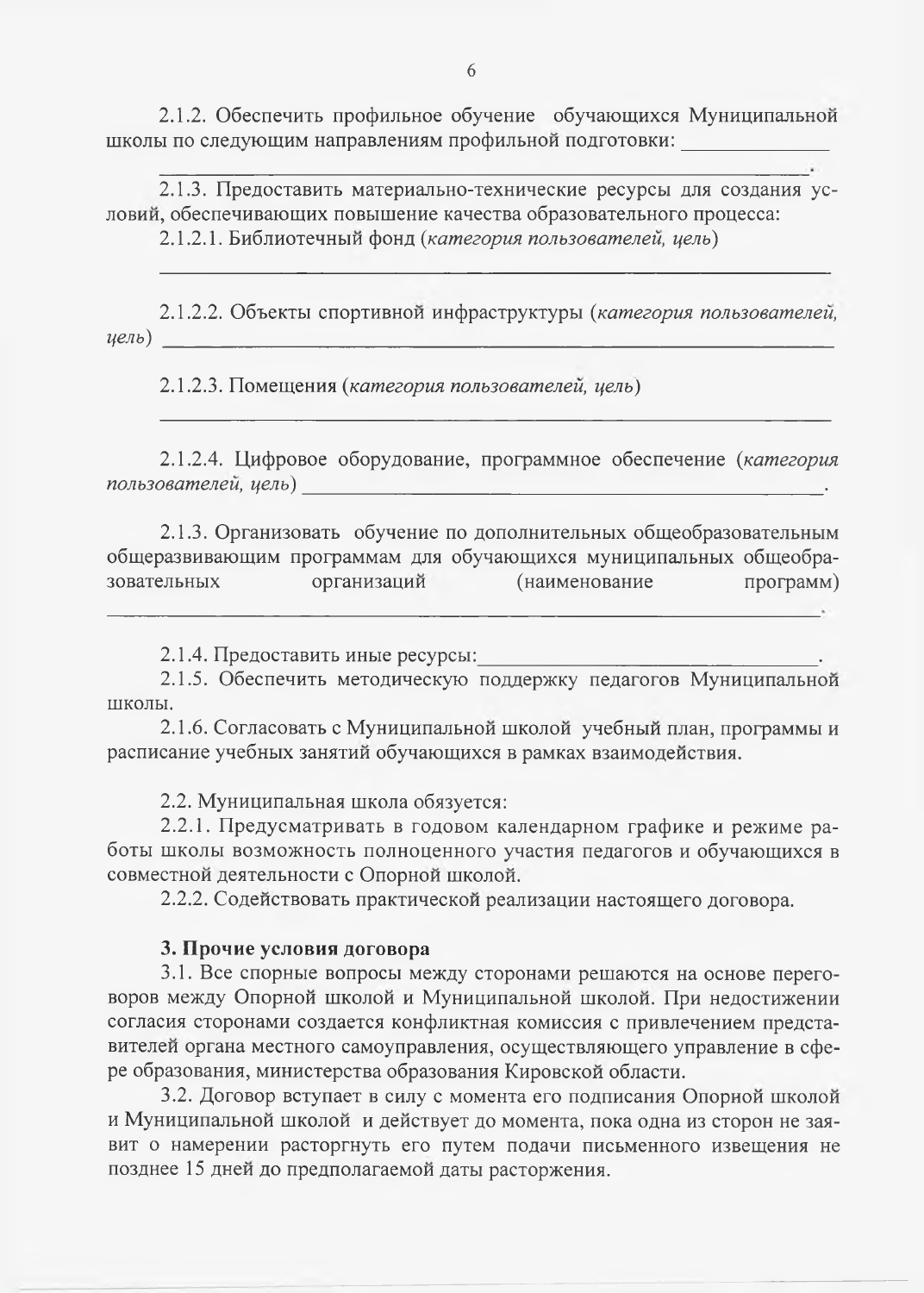3.4. Договор может быть изменен или дополнен только по взаимному соглашению сторон, при условии, что дополнения и изменения совершены в письменной форме и подписаны уполномоченными на то лицами.

3.5. Договор составлен в двух экземплярах, имеющих одинаковую юридическую силу, по одному экземпляру для каждой из сторои.

\* Пункты 2.1.1 - 2.1.4. включаются в договор при налични необходимости, учитывая потребность Муниципальной школы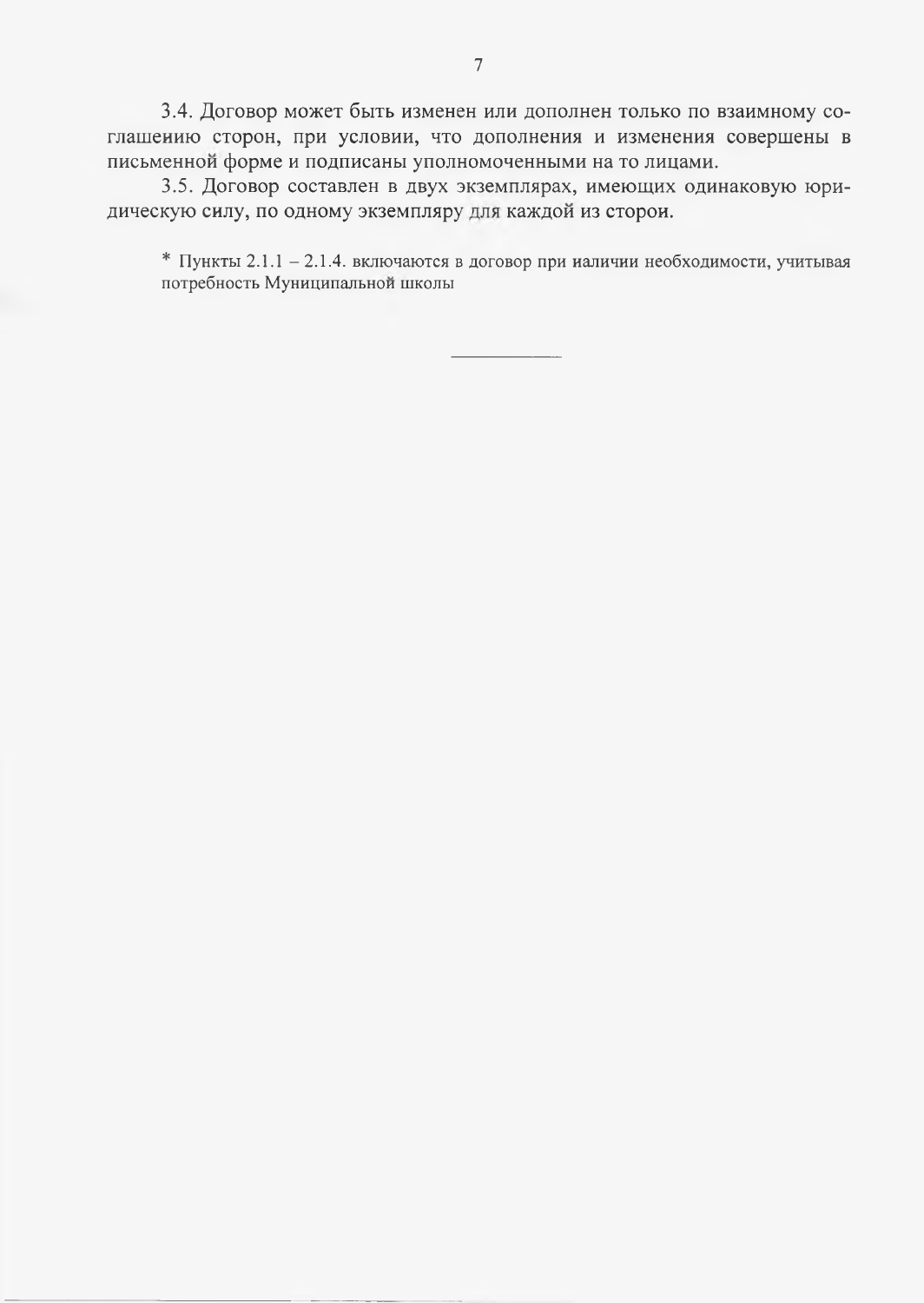Приложение № 2

# **УТВЕРЖДЕНО**

распоряжением министерства образования Кировской области **OT** 29 ABT 2018 No  $5-3/2$ 

# ПОЛОЖЕНИЕ

# об образовательном кластере в Кировской области

# 1. Общие положения

1.1. Настоящее Положеиие об образовательном кластере в Кировской области (далее - Положение) определяет цели, задачи, структуру, условия функционирования, порядок формирования и прекращения деятельности образовательного кластера.

1.2. Образовательный кластер (далее - кластер) - территориальное объединение образовательных и иных организаций (далее - социальные партнеры), ведущих образовательную деятельность, либо владеющих необходимыми для обучения, проведения учебной, производственной практики и иных видов учебной деятельности ресурсами, предусмотренными соответствующей образовательной программой.

создается на принципах равноправия, коллегиального Кластер руководства, гласности принимаемых решений, ведет свою деятельность в соответствии с законодательными и иными нормативными правовыми актами Российской Федерации и Кировской области в области образования, уставами организаций.

1.3. Кластер не является юридическим лицом. Кластер обособленным имуществом не наделяется, самостоятельного баланса, печатей со своим наименованием, а также счетов в кредитных организациях не имеет.

1.4. Центром кластера является опорная школа. При этом участники кластера сохраняют свою самостоятельность. Организацни, входящие в кластер, могут заключать договоры и соглашения о сотрудничестве в рамках кластера, взаимодействовать с государственными органами и организациями, государственно-общественными объединениями союзами, учебно- $\overline{M}$ методическими объединениями заинтересованными  $\boldsymbol{\mathrm{M}}$ другими организациями различных организационно-правовых форм.

1.5. Кластер создается на неопределениый срок.

# 2. Цель и задачи кластера

2.1. Цели кластера: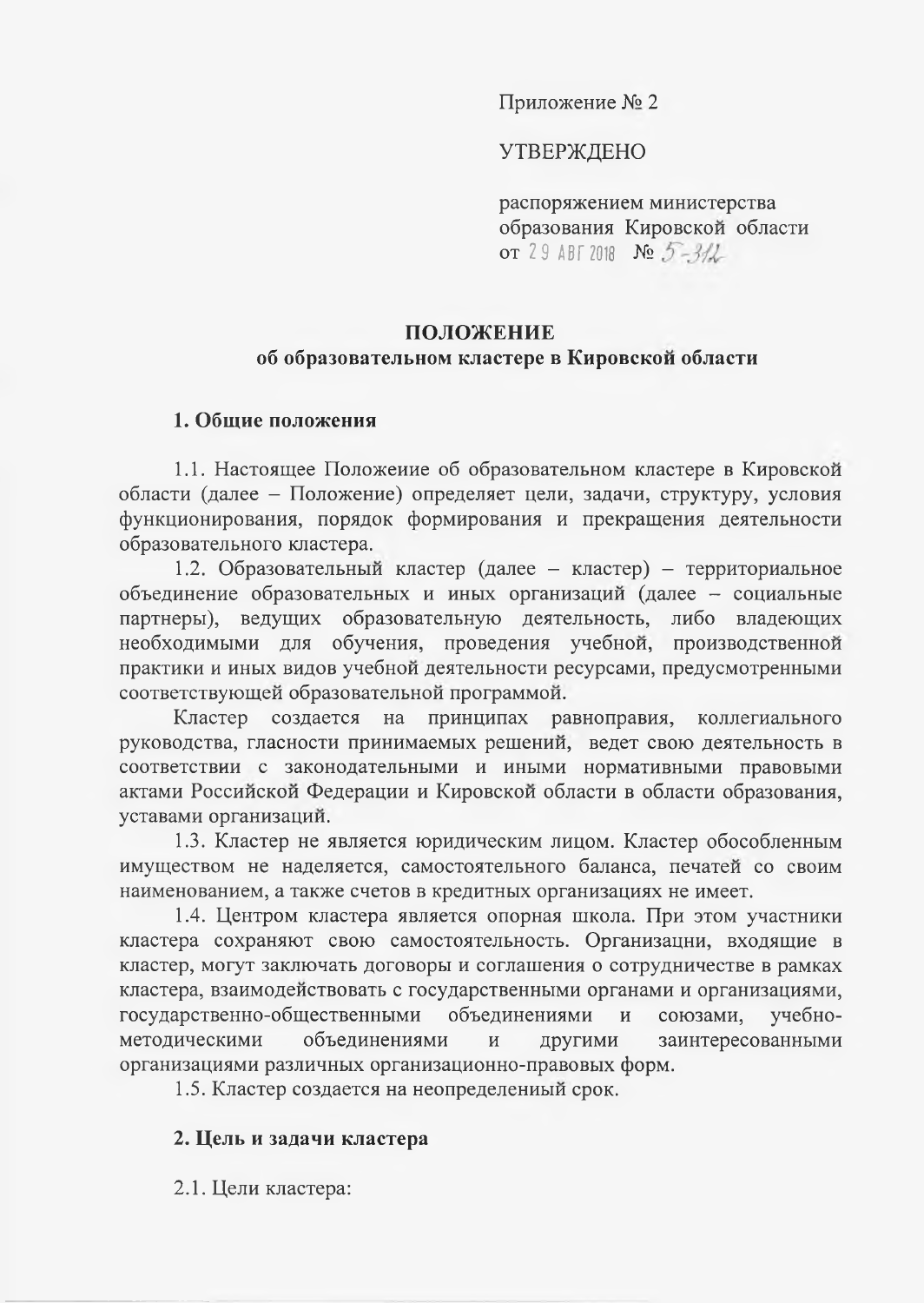2.1.1. Повышеиие качества образования в Кировской области.

2.1.2. Развитие сетевых форм реализации образовательных программ.

2.1.3. Модернизация системы аттестации педагогических работников Кировской области.

2.1.4. Обеспечение системы учительского роста.

Совершенствование  $2.1.5.$ научно-методического обеспечения образовательной деятельности.

2.2. Задачи кластера:

2.2.1. Консолидация ресурсов в развитии системы образования Кировской области.

 $2.2.2.$ Развитие механизмов сотрудничества образовательных организаций и социальных партнеров.

2.2.3. Обеспечение соответствия знаний обучающихся требованиям  $\Phi$  $\Gamma$ OC.

современной системы профессиональной Формирование  $2.2.4.$ ориентации.

2.2.5. Повышение качества подготовки обучающихся в условиях сетевого взаимодействия образовательных организаций Кировской области.

2.2.6. Рациональное и эффективное использование интеллектуальной, информационной, материальной, технологической, кадровой базы образовательных организаций и социальных партнеров.

организационных  $2.2.7.$ Создание механизмов подготовки квалифицированных кадров для экономики Кировской области.

# 3. Структура и участиики кластера

3.1. В структуру кластера входят его участники - опорная школа, образовательные организации, профессиональные муниципальные образовательные организации, социальные партнеры, находящиеся на территории муниципального образоваиия.

 $3.2.$ <sub>B</sub> структуре кластера могут создаваться лаборатории, стажировочные площадки и иные организационные формы, необходимые для реализации образовательных программ.

3.3. Структура кластера может изменяться и дополняться.

# 4. Управление и координация деятельности кластера

 $4.1.$ Высшим органом управления кластером является Координационный совет кластера, являющийся постоянно действующим совещательным, экспертно-консультативным органом общественного управления, объединяющим участников кластера.

4.2. Координационный совет кластера создается для реализации основных направлений региональной кластерной политики в сфере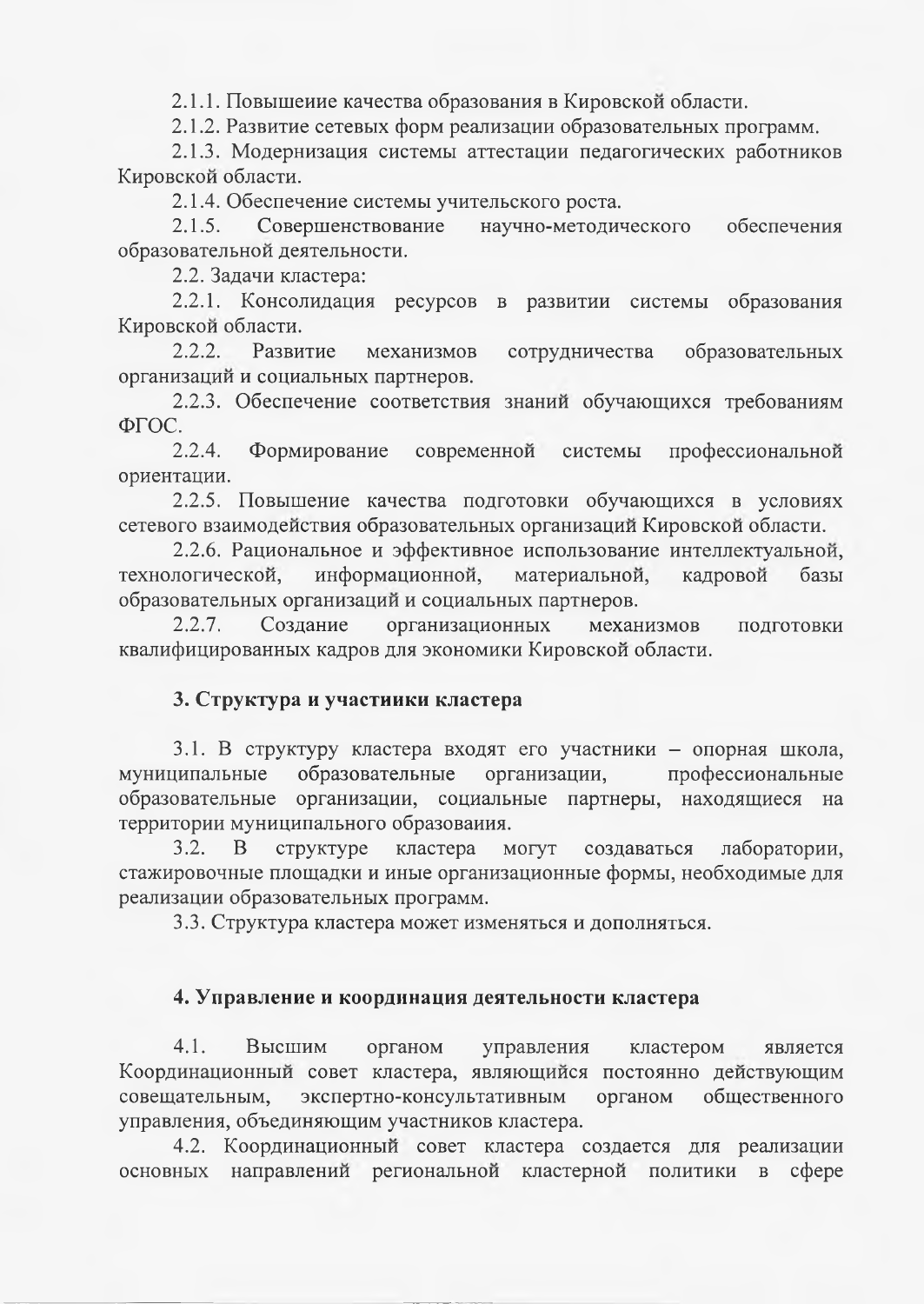образования, в том числе - с использованием ресурсов организаций, входящих в кластер.

4.3. Целью Координационного совета кластера является обеспечение стратегического руководства деятельностью кластера, развитие системы отношений внутри кластера, позволяющих использовать ресурсы участников кластера.

4.4. Задачами Координационного совета кластера являются:

определение стратегии развития кластера;

определение ключевых направлений развития кластера;

планирование деятельности кластера;

обеспечение взаимодействия всех участников кластера.

4.5. Координационный совет кластера состоит из:

председателя Координационного совета кластера;

заместителя председателя Координационного совета кластера;

секретаря Координационного совета кластера;

представителей участников кластера.

4.6. Координационный совет кластера возглавляет председатель, который выбирается из числа членов Координационного совета кластера путем голосования.

4.7. Заместитель председателя Координационного совета кластера и ответственный секретарь Координационного совета кластера выбираются из числа членов Координационного совета кластера.

4.8. Председатель Координационного совета кластера:

организует работу Координационного совета кластера;

определяет дату и тематику заседаний Координационного совета кластера;

созывает и ведет заседания Координационного совета кластера;

подписывает (утверждает) протоколы заседаний Координационного совета кластера, а также иные документы кластера.

4.9. В обязанности Ответственного секретаря входит:

организация текущей работы Координационного совета кластера, организация выполнения его решений;

подготовка проектов документов Координационного совета кластера;

ведение делопроизводства Координационного совета;

освещение деятельности школьного округа на сайте опорной школы и создание электронных продуктов школьного округа.

4.10. Деятельность Координационного совета кластера происходит в формате заседаний, которые проводятся не реже 1 раза в квартал.

Заседание Координационного совета  $4.11.$ кластера считается правомочным, если на нем присутствуют не менее половины от общего числа его участников.

Решения Координационного совета кластера принимаются открытым голосованием, простым большинством голосов от числа участников, присутствующих на заседании и оформляются протоколом. При равенстве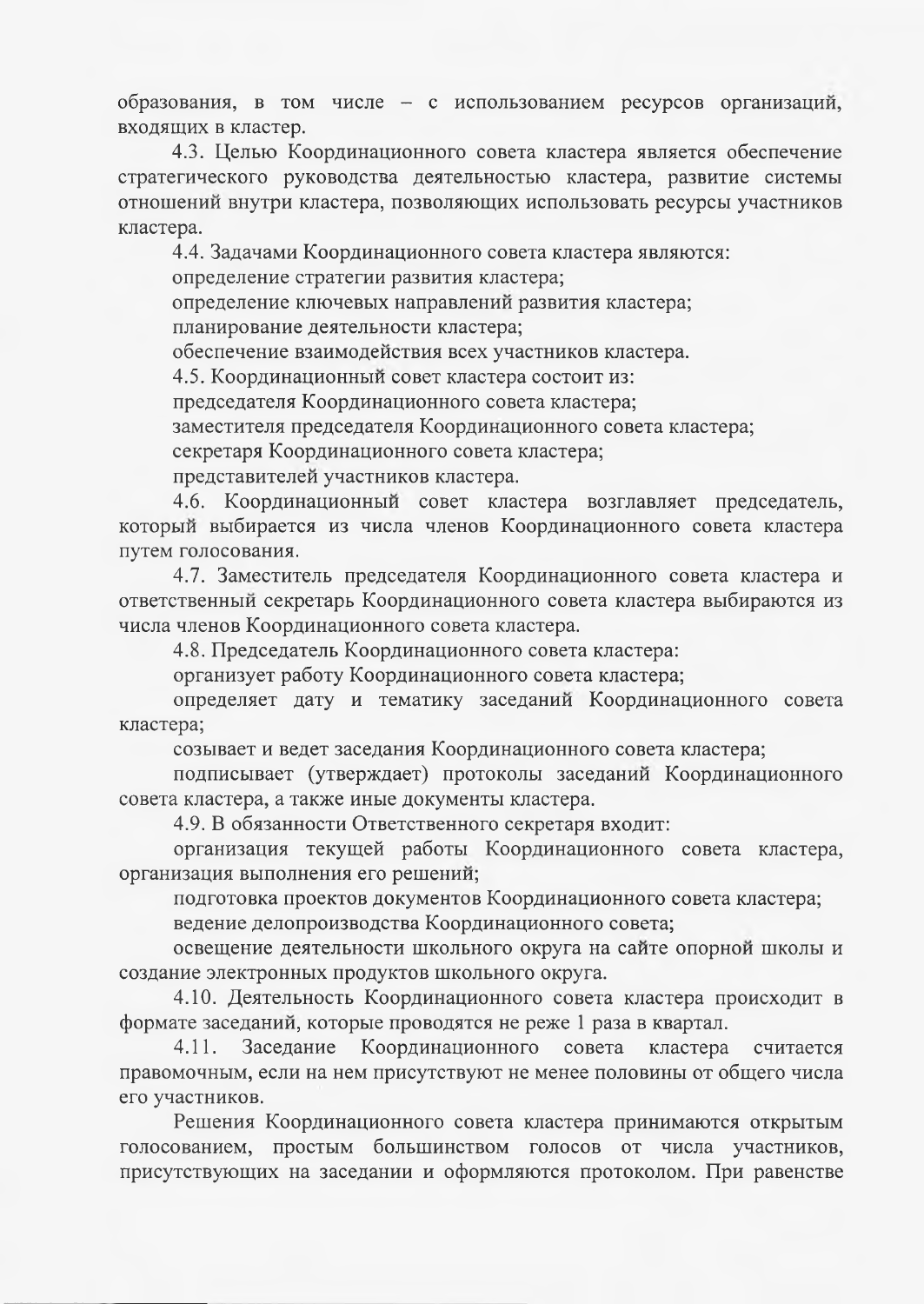обладает голосов правом решающего голоса председатель Координациоиного совета кластера.

Заседание Координационного совета кластера оформляется протоколом и подписывается председателем и секретарем Координационного совета кластера.

4.12. В период отсутствия председателя Координационного совета кластера, или по его поручению, руководство Координационным советом кластера выполияет его заместитель.

4.13. Участники Координационного совета кластера выполняют свою деятельность на общественных началах, без отрыва от основной деятельности.

4.14. Для выполнения своих задач Координационный совет кластера выполняет следующие функции:

вносит предложения об изменении состава Координационного совета кластера и кластера;

утверждает состав Координационного совета кластера;

разрабатывает и утверждает план работы Координационного совета кластера и план работы кластера;

общественную оказывает поддержку деятельности кластера, пропагандирует результаты его деятельности;

координирует и планирует совместную деятельность участииков кластера, осуществляет контроль его деятельности.

4.16. Координационный совет кластера имеет право:

приглашать на свои заседания представителей органов местного управления образованием, самоуправления, учреждений, органов предприятий, общественных организаций и родительской общественности;

утверждать примерный Договор о сетевой форме реализации образовательных программ организаций, входящих в кластер;

освобождать от обязанности исполнения полномочий, определенных даиным Положением, председателя и членов Координационного совета кластера по заявлениям в случаях, установленных **HX** настоящим Положением;

давать персональные поручения членам Координационного совета кластера и оценнвать результаты их деятельности;

рекомендовать образовательным организациям для использования рассмотренные Координационным советом кластера проекты, модели, материалы, способствующие развитию системы образования кластера;

рекомендовать органам управлення образованием и учредителям организаций поощрению образовательных  $\overline{\mathbf{K}}$ руководителей  $\overline{M}$ педагогических работников за достижение высоких результатов в организации учебно-воспитательного процесса;

заслушивать отчеты руководителей образовательных организаций о ходе выполнения плана работы кластера;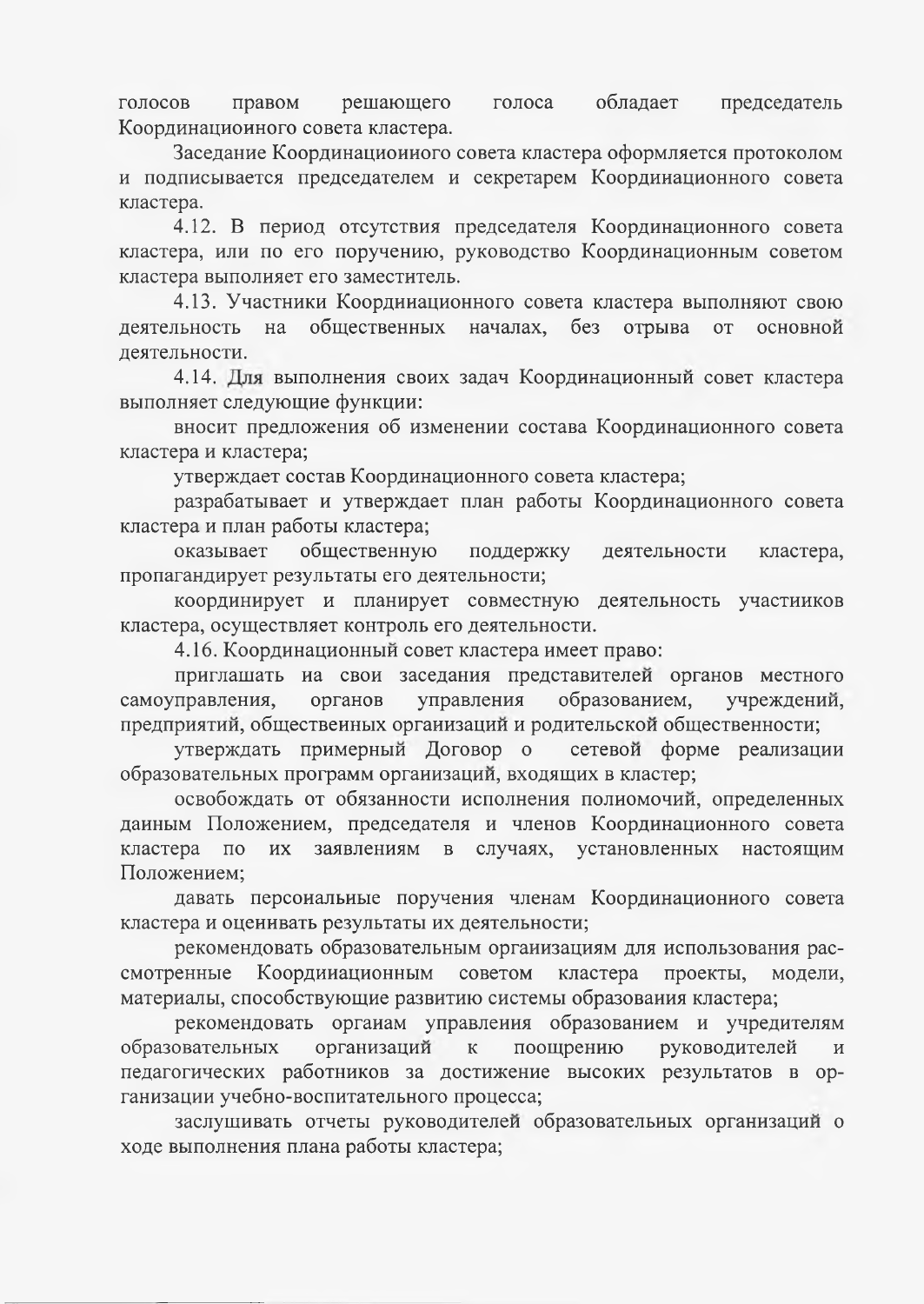вносить учредителям образовательных организаций, министерству образования Кировской области предложения по повышению эффективности кластера;

запрашивать от образовательных организаций информацию  $\overline{00}$ организации и результатах образовательного процесса, материалы для создания общих банков и баз данных.

4.17. В состав Координационного совета кластера входит Куратор образовательного кластера из числа специалистов отдела образовательного округа министерства образования Кировской области.

В полиомочия Куратора Координационного совета кластера входят:

участие в разработке плана работы Координационного совета кластера, формировании повестки его заседаний, формировании рабочих групп Координационного совета кластера по необходимости;

взаимодействие с советами общественности при органах управления образованием, управляющими советами образовательных организаций.

### 5. Права и обязанности участников кластера

5.1. Участники кластера имеют право:

участвовать в управлении делами  $\, {\bf B}$ порядке, установленном настоящим Положением;

рассмотрение Координационного совета вносить на кластера предложения по всем вопросам, относящимся к их компетенции, участвовать в их обсуждении;

участвовать в мероприятиях, проводимых в рамках кластера, на условиях, установленных Коордииациоиным советом кластера;

пользоваться информационными ресурсами кластера, а также иными деятельности кластера условиях, установленных результатами на Координационным советом кластера;

в любой момент выйти из состава участников кластера.

5.2. Участники Кластера обязаны:

соблюдать действующее законодательство, настоящее Положение, решения, принятые Координационным советом кластера в рамках их полномочий;

уважать интересы других участников кластера;

иные обязанности, предусмотренные выполнять действующим законодательством, настоящим Положением и решениями, принятыми Координационным советом кластера в рамках их полномочий.

 $5.3.$ Участник кластера может быть исключен **H3** него Координационным случае недобросовестного советом кластера  $\, {\bf B}$ пользования своими правами в отношении кластера и других его участников и (или) в случае, когда этот участник своими действиями (бездействием) делает невозможной или существенно замедляет деятельность кластера.